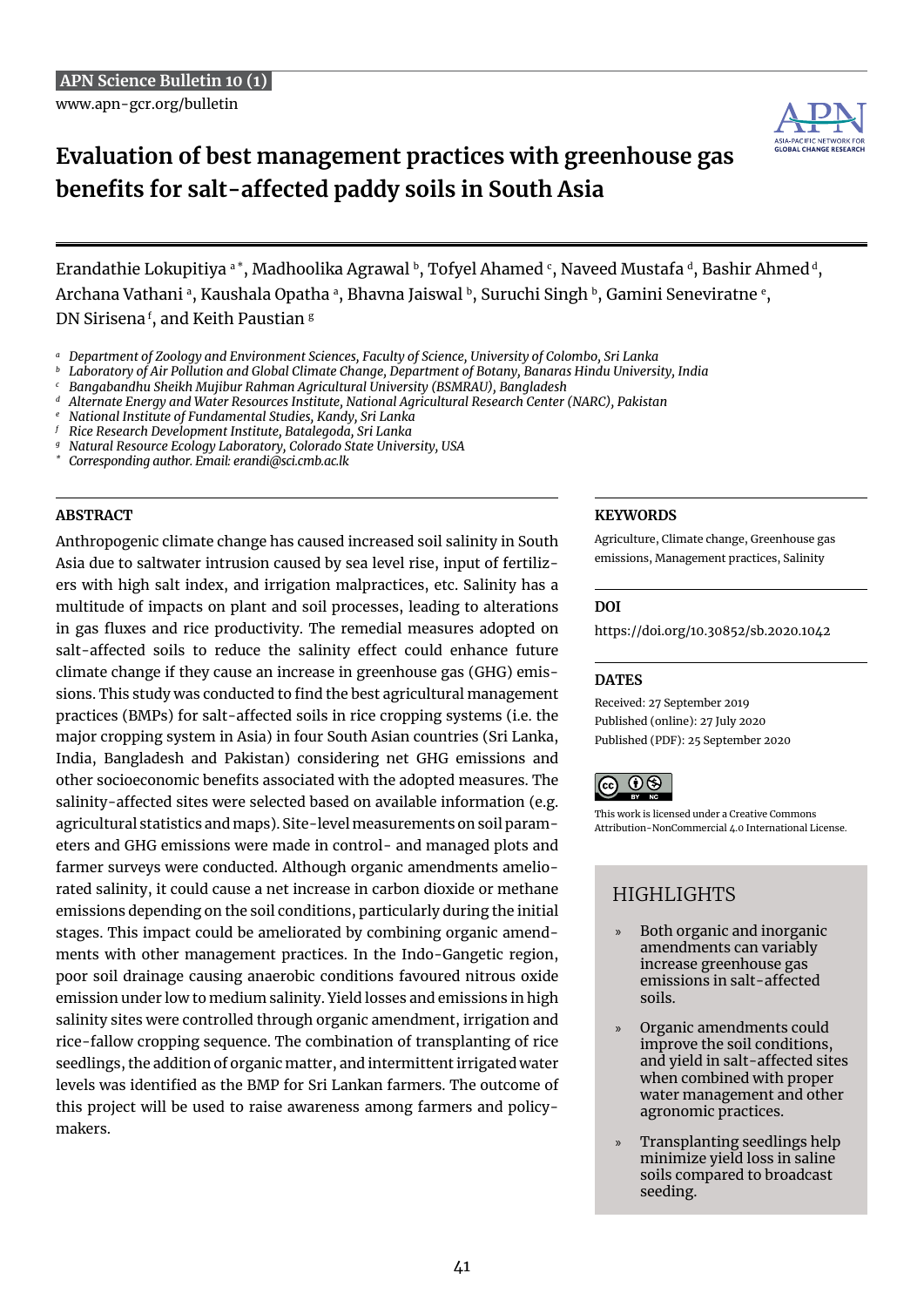#### **1. Introduction**

South Asia is responsible for about one-third of the global rice production and about one-fifth of the global wheat production among a variety of other crops (Food and Agriculture Organization [\[FAO\], 2015](#page-7-0)). However, food security in the region is affected due to unfavourable impacts of climate change, including land degradation, and increased salinity in agricultural soils has been a significant concern. The agricultural areas within the countries in the region are variably affected by saltwater intrusion due to sea-level rise and certain irrigation practices.

A significant part of agricultural lands in this region, particularly in Bangladesh, India, Pakistan, and Sri Lanka are already witnessing soil salinity as the major challenge for crop production. In Sri Lanka, about 0.1 million ha of paddy lands are affected by salinity ([De Alwis & Panabokke, 1972\)](#page-7-1), and coastal salinity mainly exists in districts of Mannar, Puttalam, Jaffna, Trincomalee, Ampara, Hambantota, Galle, Kalutara and Matara [\(Senanayake, Herath, Wickramesinghe, Udawela,](#page-8-0) [& Sirisena, 2017](#page-8-0)). India has 6.73 Mha salt-affected soil, including in coastal areas, of which 2.5 Mha lies in the Indo-Gangetic plain (IGP) [\(Singh, Arora, Mishra, Dixit,](#page-8-1) [& Gupta, 2019](#page-8-1)). In Bangladesh, about 30% of the arable land is in the coastal zone, of which about 1.2 Mha soil has become saline [\(Islam, Salambr, Hassanbr, Collardbr,](#page-8-2) [& Gregorio, 2011](#page-8-2)). Salinity intrusion in Bangladesh is also partly due to the conversion of cropland to shrimp farming and overexploitation of natural resources.

Soil salinity is one of the most devastating environmental stresses, which causes a significant reduction in cultivated land area, productivity and quality ([Shahbaz &](#page-8-3) [Ashraf, 2013](#page-8-3)). Saline soil is defined as soil having an electrical conductivity of more than 4 dS/m in the saturation soil extract at 25°C ([Richards, 1954](#page-8-4)), which is equivalent to ~0.3 dS/m in 1:5 (soil:water) extract [\(Dharmakeerthi,](#page-7-2) [Indrarathne, & Kumaragamage, 2007](#page-7-2)). Apart from yield reduction, excess salt interferes with the microbial activity and thus, microbe-mediated soil processes are also affected [\(Tejada, Garcia, Gonzalez, & Hernandez,](#page-8-5) [2006\)](#page-8-5). Salt concentration may have significant effects on emissions of GHGs, including nitrous oxide  $(N_0)$ and carbon dioxide (CO<sub>2</sub>) [\(Setia, Marschner, Baldock,](#page-8-6) [Chittleborough, & Verma, 2011](#page-8-6)).

Crop production, especially the production of rice, which serves as the staple food in the region, has already been severely affected by soil salinity. In this study, we mostly focused on management practices that could ameliorate coastal salinity caused by saltwater intrusion due to sea-level rise, while minimizing GHG emissions in the rice cropping systems. Further, inland salinity was

considered for some critical salinity-affected regions such as the IGP.

Management practices could significantly impact GHG emissions from agricultural soils ([Lokupitiya &](#page-8-7) [Paustian, 2006](#page-8-7)). Currently, countries in the region have adopted a range of salinity management practices including salt-tolerant varieties, irrigation water management, crop intensification, and other changes in cropping patterns (i.e. double cropping) and tillage practices, in addressing salinity issues [\(Sirisena,](#page-8-8) [Rathnayake, & Herath, 2010;](#page-8-8) [Abedin & Shaw, 2013](#page-7-3)). Recent studies indicate that certain cultivation systems and management practices could help the soil to act as a significant GHG sink [\(Pandey, Agrawal, & Bohra, 2013](#page-8-9)). However, remedial measures adopted in salinity-affected soil could enhance or feedback on future climate change if they cause high levels of net GHG emissions.

The intensification of rice cultivation to meet the needs of the population each year may contribute about 1-2% to the observed gradual increase of atmospheric methane (CH,) mixing ratio [\(Rasmussen & Khali, 1981](#page-8-10)). Similarly, the fertilizer use and other management options can lead to variation in the emissions of other GHGs, including  $N_{2}O$  and  $CO_{2}$ . Therefore, the main objective of the current study was to identify the best agronomic practices causing the lowest levels of GHG emissions and best yields in salinity reclaimed land in the respective countries of the South Asian Region.

#### **2. Methodology**

The available information on coastal agricultural areas facing salinity problem in Bangladesh, India, Pakistan, and Sri Lanka, were collected using published scientific literature, reports and other data sources from Governmental and Non-Governmental Organizations. The information collected was analyzed considering the spatial scale of the problem, history and degree of salinity information, and crops and cropping practices affected (with particular emphasis on rice crops), and any land-use changes due to salinity problems. The salt-affected sites for this study were selected based on such available information, including available maps. Site-level measurements on the relevant parameters were conducted (i.e. soil carbon content, electrical conductivity, pH, temperature, etc.), and in-person surveys were conducted to supplement the existing data available within each country.

Existing information, including the agricultural statistics and information obtained from the officers at the Agricultural Extension Services, were used to collect information on the management practices and socioeconomic data in selected regions and sites in each country.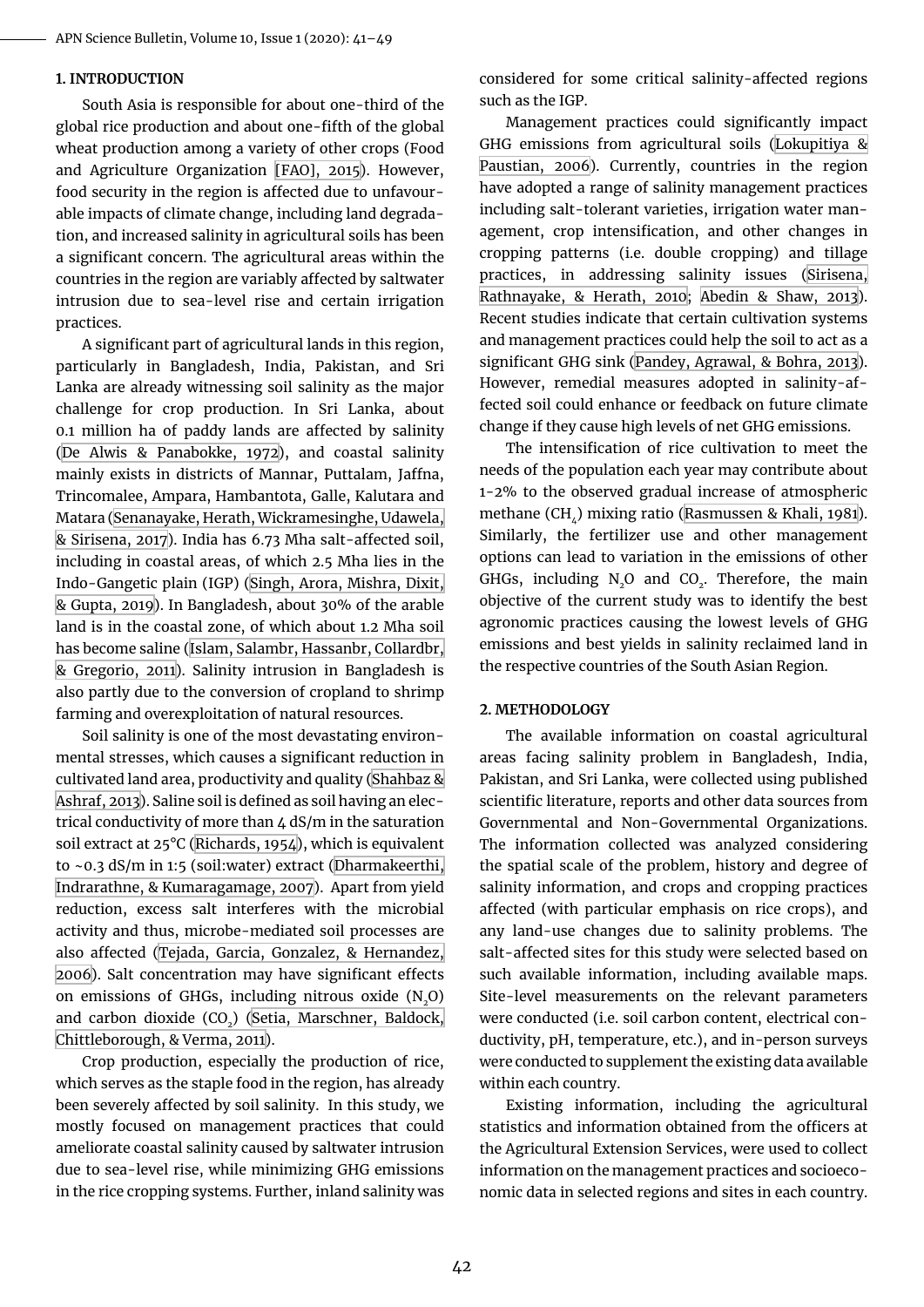

FIGURE 1. The study sites (a) in the state (b) and country (c).

Farmer surveys were executed to obtain relevant information in the selected study areas. The data collected included the location, crop management practices, geophysical variables (e.g. soil type, geographical coordinates) salinity, crop yields and other socioeconomic data including any information on the costs, crop price, farmer income, and fertilizer use, etc.). The farmers' perception of the problem, level of acceptance concerning the adoption of different new management techniques, including advantages and disadvantages, were also documented and studied. The collected data was analyzed both statistically and qualitatively.

#### **2.1 Estimation of GHG emissions (including soil carbon)**

Greenhouse gas emissions were measured/estimated using field plots with the chosen BMPs in the respective rice-growing areas within each country. Soil carbon stocks were measured for paired comparison (saline vs non-saline soils and before and after remedial management practices). Similarly, closed-chamber meas-urements ([Hutchinson & Livingston, 1993](#page-7-4)) of CH $, N, O$ , and CO<sub>2</sub>, the three main GHGs emitted from rice paddies, were taken and analyzed using gas chromatography. The number of seasons and sites sampled varied by country, depending on in-country situations, including weather impacts. The collected GHG emission data was analyzed statistically for any significant emission differences with and without the adoption of the chosen BMPs.

## **2.2 Selected sites and country-specific methodological information**

This paper mostly focuses on findings from two of the collaborating countries (India and Sri Lanka), based on the outcome available by the end of the project. The site- and specific methodological information relevant to those countries are given below.

#### *2.2.1 India*

Soil samples were collected from a stretch of over 200 km where the salinity-affected land was reclaimed using various agronomic strategies (e.g. organic manure, inorganic N and gypsum salt); then pH, conductivity, cation exchange capacity (CEC), sodium absorption ratio (SAR) were measured. Exchangeable sodium percentage (ESP) were quantified to rank the sites based on the level of salinity. The contour mapping was done to make the salinity level at geographical grids more apparent. Of the mapped sites, six reclaimed land areas were selected for further study (Figures 1 and 2); i.e. Rajatalab (RJT) and Beerbhanpur (BBN) with lower salinity and Mirzamurad (MZM), Baraipur (BRP), Salaempur (SLM) and Dharahara (DHR) with higher salinity (Table 1).

Soil parameters including pH, EC (in 1:5 soil:water extract), texture, and total organic carbon ([Walkley](#page-8-11)

| <b>Site</b>       | Clay $(\%)$ | $EC$ (dS cm <sup>-1</sup> ) | <b>Fertilizers</b> used | <b>Irrigation</b>   | Cation           | Cropping sequence |
|-------------------|-------------|-----------------------------|-------------------------|---------------------|------------------|-------------------|
| Rajatalab (RJT)   | 8           | 0.19                        | Organic fertilizer      | Underground aquifer | K>Mg>Na>Ca       | Rice-wheat        |
| Beerbhanpur (BBN) | 11          | 0.34                        | Mainly chemical         | Underground aquifer | Ca > Mg > K > Na | Rice-wheat        |
| Mirzamurad (MZM)  | 12          | 0.50                        | Organic + Chemical      | Canal irrigation    | Ca > K > Mg > Na | Rice-mustard      |
| Raipur (BRP)      | 8           | 1.35                        | Mainly chemical         | Canal irrigation    | Ca > Mg > K > Na | Rice-wheat        |
| Dharhara (DHR)    | 10          | 1.65                        | Mainly organic          | Canal irrigation    | Ca > K > Na > Mg | Rice-fallow       |
| Salaempur (SLM)   | 12          | 2.52                        | Mainly chemical         | Canal irrigation    | Ca > K > Na > Mg | Rice-wheat        |

**Table 1.** Characterization of selected sites in India.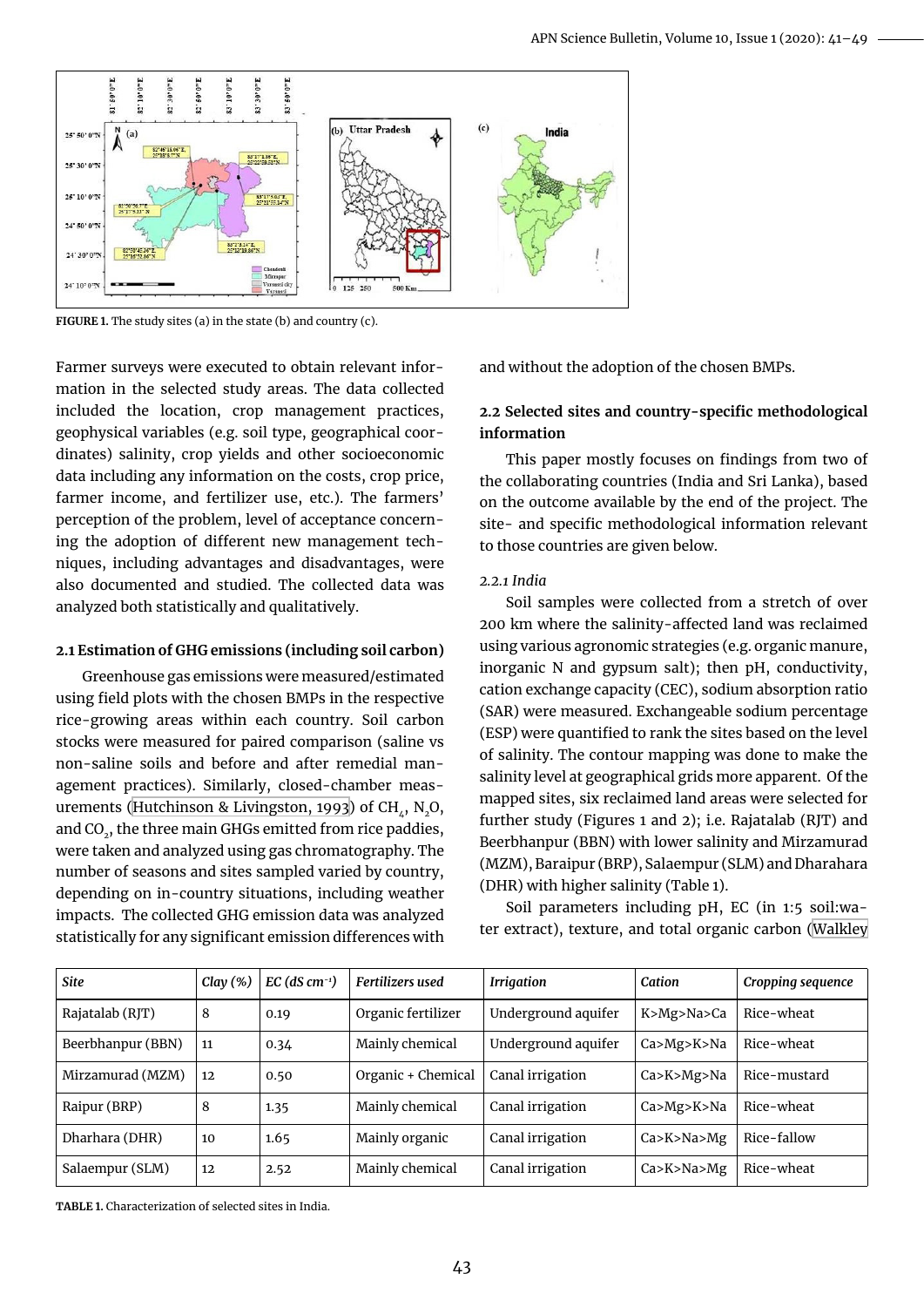

**Figure 2.** Contour map for salinity levels (a) and salinity (in  $\mu$ S cm<sup>-1</sup>) map of the region (b).

[& Black, 1934\)](#page-8-11) were assessed and CEC was measured using ammonium acetate as the cation extractant. The exchangeable cations were then assessed by using an Atomic absorption spectrophotometer (Model Analyst 800, Perkin–Elmer, USA). Cation exchange capacity, SAR, ESP and Exchangeable sodium ratio (ESR) were calculated using a standard formula from exchangeable cations [\(Harron, Webster, & Cairns, 1983](#page-7-5)). Total cation concentrations were analyzed with the Atomic absorption spectrophotometer after diacid digestion with a 4:9 ratio of perchloric acid and nitric acid. Anions were estimated by ion chromatography. One-way ANOVA was used to test any differences in sample parameters across the selected sites. The statistical analysis of all data was performed using SPSS (Version 16.0).

#### *2.2.2 Sri Lanka*

The salinity levels in several salinity-affected areas of both wet and dry zones of Sri Lanka were measured using soil samples collected at randomly selected sampling locations. Areas of salinity-affected paddy soils in Jaffna and Mannar districts of the Northern Dry Zone of Sri Lanka were identified with the aid of Department of Agriculture, Sri Lanka. Soil samples were collected in the identified locations and tested for soil texture, pH, and electrical conductivity (EC; in 1:5 soil:water extract). Electrical conductivity values were recorded to construct thematic maps of soil salinity. District-wise maps of soil salinity were prepared using ArcGIS 10.0. These maps will be further improved to indicate the different levels of salinity (Table 2).

Soil samples were collected from selected sites in 5 districts in the Wet Zone of Sri Lanka (Table 3). Each site was visited twice a month in two-week intervals and 6 soil samples were collected randomly from each paddy site.

Statistical analyses (i.e. two-sample t-tests) were carried out using Minitab Version 18.0 for comparison of

| 1:5 (soil: water) | Saturate extract | Effect               |
|-------------------|------------------|----------------------|
| < 0.15            | >2.0             | Non-saline           |
| $0.16 - 0.30$     | $2 - 4$          | Slightly<br>saline   |
| $0.31 - 0.60$     | $4 - 8$          | Moderately<br>saline |
| $0.61 - 1.20$     | $8 - 16$         | Very saline          |
| >1.20             | >16              | Highly<br>saline     |

**Table 2.** Salinity ranking based on measured EC (dS m-1) for paddy soils. (Source: RRDC, 2013).

| <b>District</b> | Site locations* |              |              |  |
|-----------------|-----------------|--------------|--------------|--|
| Colombo         | Kahapola        |              |              |  |
| Gampaha         | Katana          |              |              |  |
| Kalutara        | Walagedara      | Iththapana   | Paadagoda    |  |
| Galle           | Bentota         | Ranthotuwila | Weragoda     |  |
|                 | Ambalangoda     | Ahungalla    | Gonapinuwala |  |
| Matara          | Dickwella       | Godagama     | Mirissa      |  |

**Table 3.** The sampling sites in the Wet Zone districts of Sri Lanka. \*Each location had up to two sites.

saline vs non-saline sites and the salinity levels during the wet period vs dry period at each site. Socioeconomic data was collected from farmers using a questionnaire survey.

The paddy cultivation was dramatically affected by the alternating droughts and floods in the country, and Sri Lanka was ranked second under the Global Climate Risk Index in 2019. The prevailing weather delayed project initiation, and by far the GHG measurements and gas chromatography analyses under different BMPs (along with soil carbon and bulk density measurements) could be conducted at only two sites (Table 4; Figure 3 shows the salinity map relevant to Puttalam District and the site in Madampe). A significant number of sites were surveyed for measuring salinity for map construction during the study period, as described above.

#### ■ Greenhouse gas measurements in field plots under *different BMPs*

Field plots at the selected sites were provided with a combination of different treatments (i.e. a combination of management practices, including one control). The combination of management practices considered the water level until milking (2 cm to 3 cm, intermittent; regular [control]), organic matter (OM) addition (with or without OM), and method of seedling establishment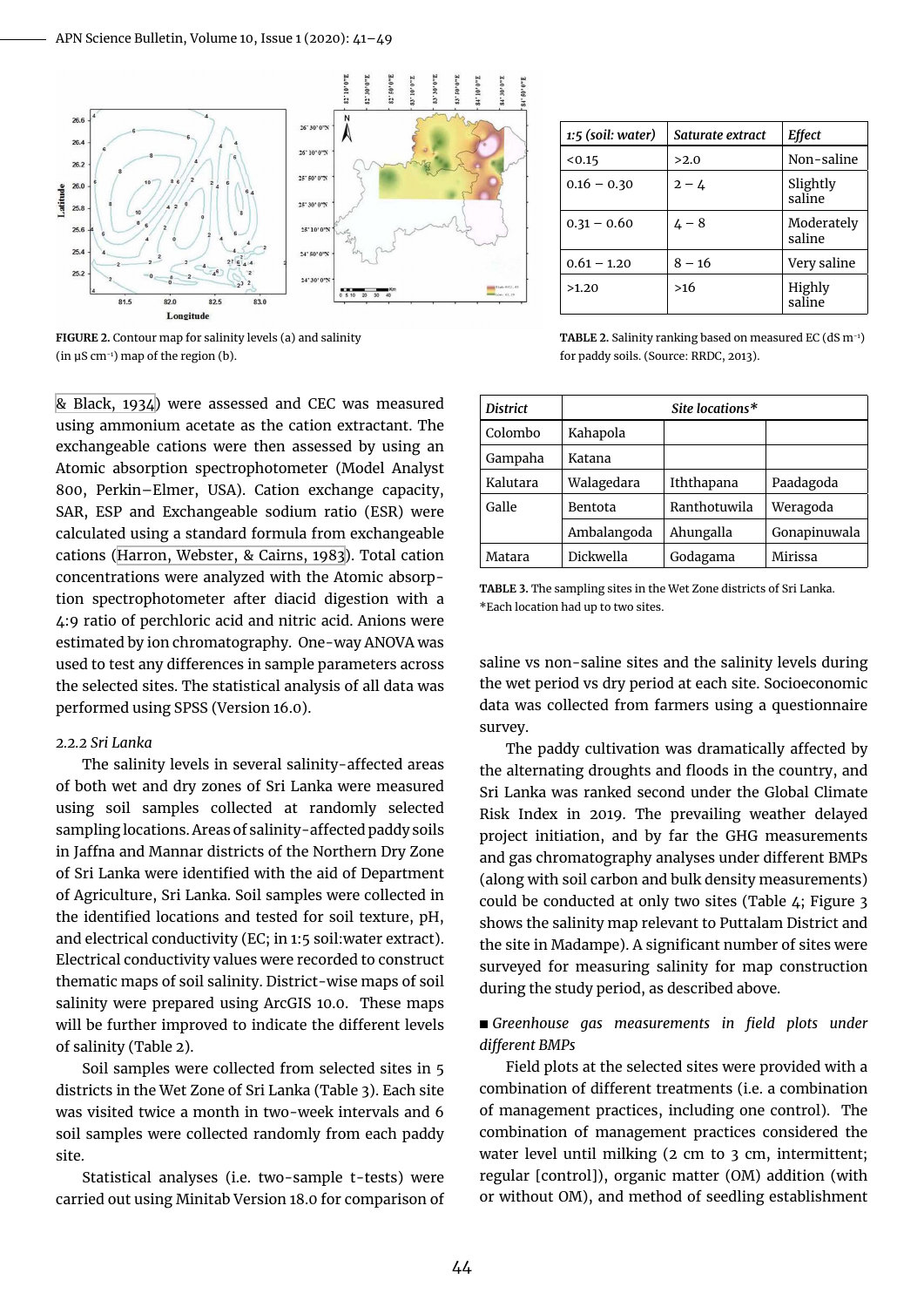| Soil physicochemical properties            | Madampe <sup>1</sup> | Mannar <sup>2</sup> |
|--------------------------------------------|----------------------|---------------------|
| <b>Bulk density</b>                        | 0.98 $g/cm^3$        | 1.23 $g/cm^3$       |
| рH                                         | $3 - 4$              | $5.5 - 7.5$         |
| Soil organic carbon content                | 0.46%                | 0.54%               |
| Electrical Conductivity (EC;<br>saturated) | $3 - 4$              | $3 - 4$             |

**Table 4.** Soil physicochemical properties (0 cm to 15 cm depth) at the beginning of the project at the two experimental sites in dry areas of Sri Lanka, used for GHG measurements. (1) Madampe site (7.4972°N, 79.8413°E) is located on the western coast of Sri Lanka in the intermediate zone with an annual rainfall of 1500-2000mm; (2) Mannar site (8.7748°N, 79.9891°E) is located on the northern coast of the dry zone of Sri Lanka 1-with an annual rainfall of 1000-1250mm in Maha season.

(transplanting seedlings vs. broadcast seeding) (Table 5). Newly improved saline tolerant variety BG 310, which has a response for salinity levels up to 8 dSm-1, was estimated in the field plots of the relevant sites. The average crop duration was 100 days. After proper ploughing, puddling and levelling (at the same time compost was also mixed with the soil for the relevant plots), 28-day old seedlings were manually transplanted at a density of 2 seedlings per hill with a spacing of 15 cm x 10 cm (row-to-row and plant-to-plant). All of the field plots were uniform and had the same dimensions  $(4 \text{ m x } 5 \text{ m})$ . Pest management and weed management were carried out, as needed.

#### *◼ Gas sampling and estimation*

Closed chamber method was used to collect gas samples from field plots. The temperature inside the chamber was measured at every sampling. Samples were collected using a 20 ml syringe at 0-minute, 30-minute and 1-hour intervals (between 11 am to 12 noon weekly). Collected gas samples were analyzed using gas chromatography (Shimadzu Model 9 AM) equipped with a flame ionization detector (FID) and thermal capture detector (TCD).

### *◼ Socioeconomic analysis*

Socioeconomic data, including information on costs, crop price, farmer income, and fertilizer use, etc., was collected via questionnaire surveys from the farmers in the neighbouring areas of the salinity-affected sites. The information, along with the farmers' perception



**Figure 3.** Soil salinity map for Puttalam District and Madampe site in Sri Lanka.

of the problem, the level of acceptance concerning the adoption of the new management techniques, etc., were collected from a total of 75 respondents. The percentage of respondents falling under the different options for the questions given in the questionnaire survey was analyzed.

### *◼ Plant growth analysis*

Plant growth parameters (leaf area, leaf number and tiller number) were measured at weekly intervals. Leaf area was measured with a portable laser leaf area meter (Model LI 3000C, USA). The plot-level rice yield was determined by harvesting at the end of the season.

### **3. Results and Discussion**

### **3.1 Findings relevant to the study sites in India**

In India, rainfall was higher in 2018 than in 2017, but the temperature was uniformly high. Thus, more of the underground aquifer or open canal water was used for irrigation in 2018. Based on the EC and soil sodium concentration, the highest salinity was recorded at SLM followed by DHR, BRP, MZM and BBN and the lowest was found in RJT. In the high salinity areas, canal irrigation is predominant, which probably led to an upward movement of salt by rising groundwater, which is caused due to over-irrigation of the fields. High rainfall in 2018 caused water-logged conditions in high clay containing soil of MZM, SLM and DHR, which resulted in

| <b>Agronomic Practice</b>                  | $Mat^*$ 1 (a) | $M$ gt 2 (b) | $Mat$ 3 $(c)$ | Control (d) |
|--------------------------------------------|---------------|--------------|---------------|-------------|
| Water level until milking                  | $2 - 3$ cm    | $2 - 3$ cm   | intermittent  | regular     |
| Organic matter addition                    | Yes           | Yes          | Yes           | No          |
| Broadcast seeding (B) or transplanting (T) | в             | T            |               | B           |

**Table 5.** Experimental design showing the combination of practices under the different management options considered. \* Management (Mgt 1, Mgt 2 and Mgt 3) are the management options with different combinations of practices as given, considered against the control plots.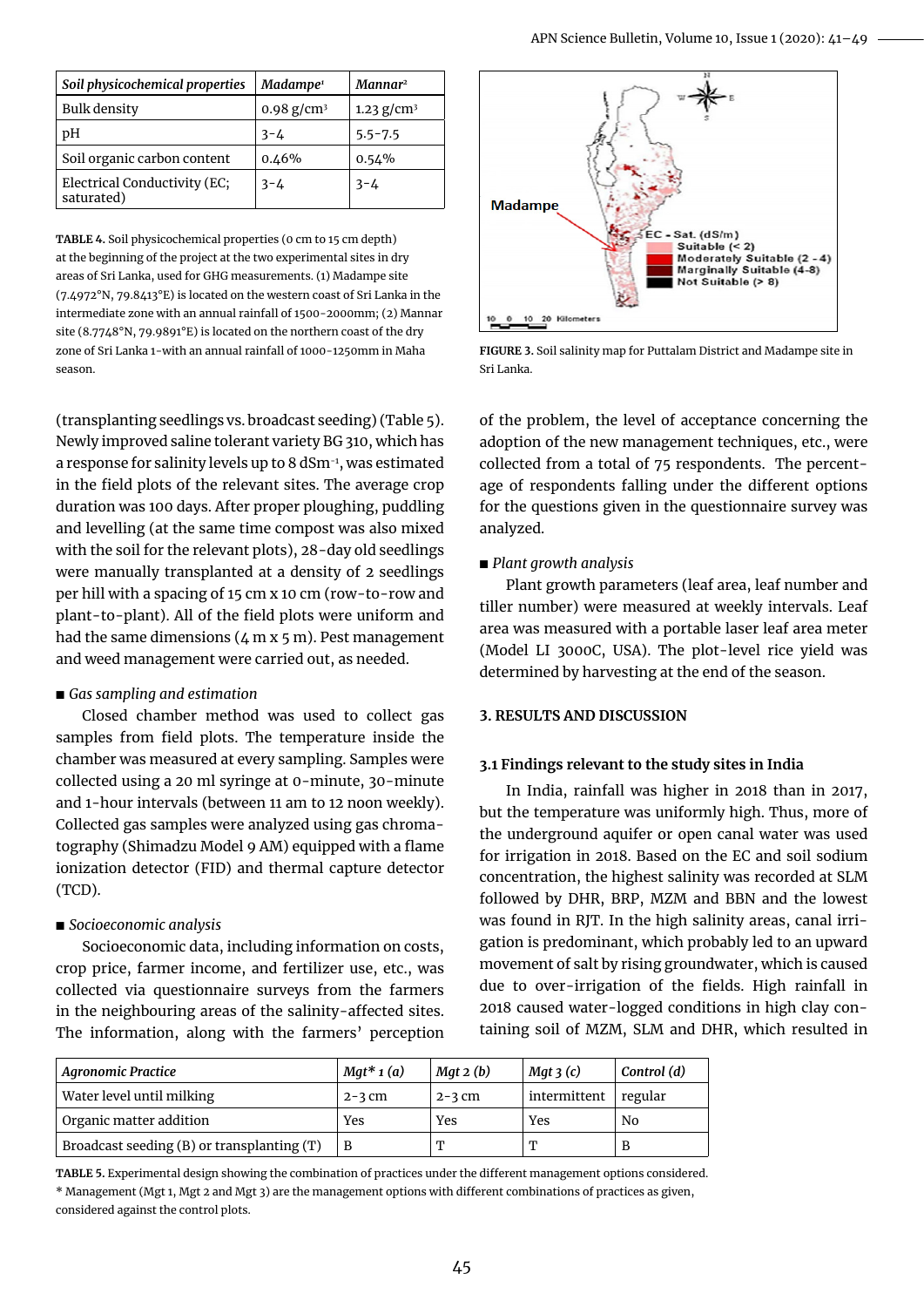APN Science Bulletin, Volume 10, Issue 1 (2020): 41–49



**Figure 4.** Heat map showing variations in phosphate, sulphate, Na, K, Zn, Ca and Mg (mg g-1) contents during vegetative and harvest stages of rice in selected sites in India in 2017.

the appearance of secondary salinization. Significant increases in rainfall led to increases in leaching, loss of nutrients and increasing acidification depending upon the buffering pool in soils [\(Karmakar, Das, Dutta, &](#page-8-12) [Rakshit, 2016](#page-8-12)). MZM showed an increase in sodium (Na) at harvest in 2017 and 2018, while at SLM, Na decreased at harvest in 2017 and increased in 2018 (Figures 3.1 and 3.2). This suggests that poor field drainage even with good rainfall can lead to accumulation of ions thus contributing to salinity. High sulphate ion levels at SLM could be due to the addition of gypsum or pyrite (Figures 4 and 5).

 The pH was maximum at SLM followed by DHR and the minimum was at BBN in both 2017 and 2018. The EC of high saline soil was higher during harvest compared to the early stages of growth. On the other hand, at low to medium saline soils, there were no changes in EC. This change reflects the impact of malpractices (untimely addition of inorganic nutrients especially urea) during cultivation in high saline soil.

#### *3.1.1 Greenhouse gas emissions in Indian sites*

Sites with low to medium salinity (RJT, MZM and BRP) acted as a source of  $N_{2}$ O during vegetative growth in standing water during rice cultivation. Maximum N2O emissions were observed at MZM, where maximum clay was observed, and underground aquifer was the source of irrigation resulting in water-logged conditions. Urea and NH $_4^+$  fertilizer are majorly applied, resulting in higher N<sub>2</sub>O emissions under saturated conditions ([Tenuta & Beauchamp, 2003\)](#page-8-13). More nitrogen was applied on sites with medium to high salinity to get a better yield. N-fertilizer application during reproductive stage onset led to N<sub>2</sub>O emissions at all sites except SLM, with a maximum observed at BRP, which had medium salinity. Nitrous oxide emissions were observed at RJT during all



**Figure 5.** Heat map showing variations in phosphate, sulphate, Na, K, Zn, Ca and Mg (mg g-1) contents during vegetative and harvest stages of rice in the selected sites in India in 2018.

the growth stages (except vegetative stage) which could be due to nitrification by soil microbes.

CO<sub>2</sub> remained positive for most of the duration of rice cultivation and there were no temporal trends. Low saline site (RJT) with high organic carbon, released less CO<sub>2</sub> during the vegetative stage owing to higher utilization efficiency of plants growing under low salinity as well as the waterlogged anaerobic environment created for rice transplantation. Fertilizer application also improves microbial activities resulting in pulses of CO<sub>2</sub> emissions as observed during the pre-reproductive stage upon N-application except at medium saline sites (BBN and BRP), where the peak was instead achieved at the reproductive stage due to poor drainage of the soil. High salinity reduced the utilization efficiency of rice, and thus more input of organic matter and N-fertilizer at saline sites resulted in greater CO<sub>2</sub> emissions.

The sites with low to medium salinity majorly acted as a sink of CH $_{t}$  except at the pre-reproductive stage at RJT. The increase in  $CO<sub>2</sub>$  at low (RJT) and medium (BBN) sites offsets the CH, increase during vegetative growth. High saline soil (SLM) consistently acted as a source of CH4 except during the reproductive stage whereas the least saline soil only acted as a source of CH4 during the pre-reproductive stage. High saline soil (DHR) with better organic amendments disrupted methanogenesis, and thus negative values were obtained at the later stage of growth. The rice-fallow farming sequence and organic fertilizer amendment resulted in a minimum of GHG emissions in saline soil.

#### **3.2 Findings relevant to the study sites in Sri Lanka**

The area of the field study in Madampe of Puttalam District has a pH range of 3.0 to 4.0. Only 50 -60% of the crops survived in the broadcasted plots as the plants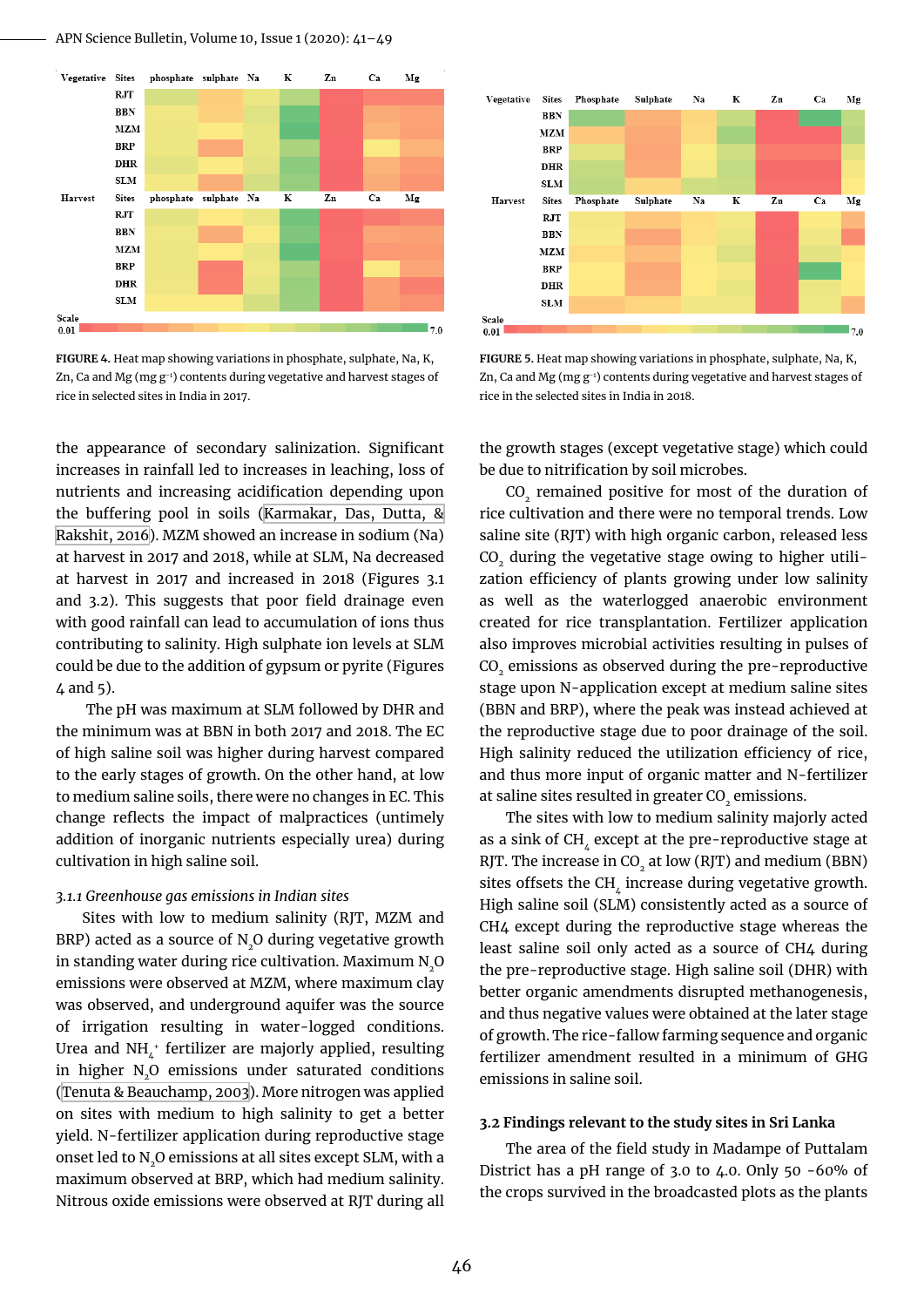

**FIGURE 6.** CO<sub>2</sub> flux over time in Madampe. **2. FIGURE 7.** CO<sub>2</sub> flux over time in Mannar.



**FIGURE 8.** CH<sub>1</sub> flux over time in Madampe. **FIGURE 9.** CH<sub>1</sub> flux over time in Mannar.

could not tolerate salinity even though 90% of the seeds were germinated. After 14 days the tips of the leaves had burned and eventually wilted.

Salinity tolerance increases with age during the tillering phase of growth and decreases from panicle formation stage to the flowering stage leading to reduced grain yields. The straw weight and the total number of tillers seemed to be less affected than grain yield and the number of productive tillers. According to FAO, high salinity can delay the setting of the inflorescence while increasing the number of sterile spikelets [\(Abrol, Yadav,](#page-7-6) [& Massoud, 1988](#page-7-6)). Maintaining the right soil moisture content during the tillering phase to the milking phase would aid in producing higher crop yields. Application of inorganic fertilizers causes N<sub>2</sub>O emissions. Organic amendments with intermittent flooding seem to be quite effective in improving salinity while limiting N<sub>2</sub>O emissions to undetectable levels, as observed in the current study (data not shown due to insignificant concentrations detected).

CO<sub>2</sub> emissions were observed throughout the rice growth period. High CO<sub>2</sub> flux during the initial growth stages could be attributed to high organic carbon. From the panicle initiation stage to flowering stage CO<sub>2</sub> emission decreased due to the rapid increase in the rate of photosynthesis which eventually decreased towards the harvesting stage (Figures 6 and 7).

Methane emissions gradually increased until the





eighth week and then gradually decreased until the 14th week (Figures 8 and 9). Management options that had flooded irrigation showed the highest emission levels.

Preparation of the final salinity maps of Jaffna and Mannar Districts are underway. These maps will be further improved to indicate different levels of salinity, utilizing site-level EC measurements.

#### *3.2.1 Salinity levels in the wet zone of Sri Lanka*

The majority of the saline sites surveyed had high salinity, with EC values greater than 0.6 dS  $m<sup>-1</sup>$  in 1:5 extract. The highest salinity levels (over 2.8 dS m<sup>-1</sup>) were observed at the Kahapola site in the Colombo district during the dry period in August and September in 2018.

According to the statistical analyses, there was a significant difference (p <0.05 for t-tests) between the saline and non-saline soils in the sites surveyed for salinity. In general, all of the districts had higher salinity in August, which is considered a dry month, and the salinity levels were low in May and June. Overall, the salinity in the dry period was comparatively higher than the wet period for all the districts. However, there was no statistically significant difference between the salinity during the dry period and wet period across the majority of the sites. Few sites showed a statistically significant difference between the mean salinity in the wet period and dry period (i.e. reference [non-saline] sites of Kalutara, Colombo, Galle, and salinity-affected sites at Godagama, Mahapalana, and Weragoda).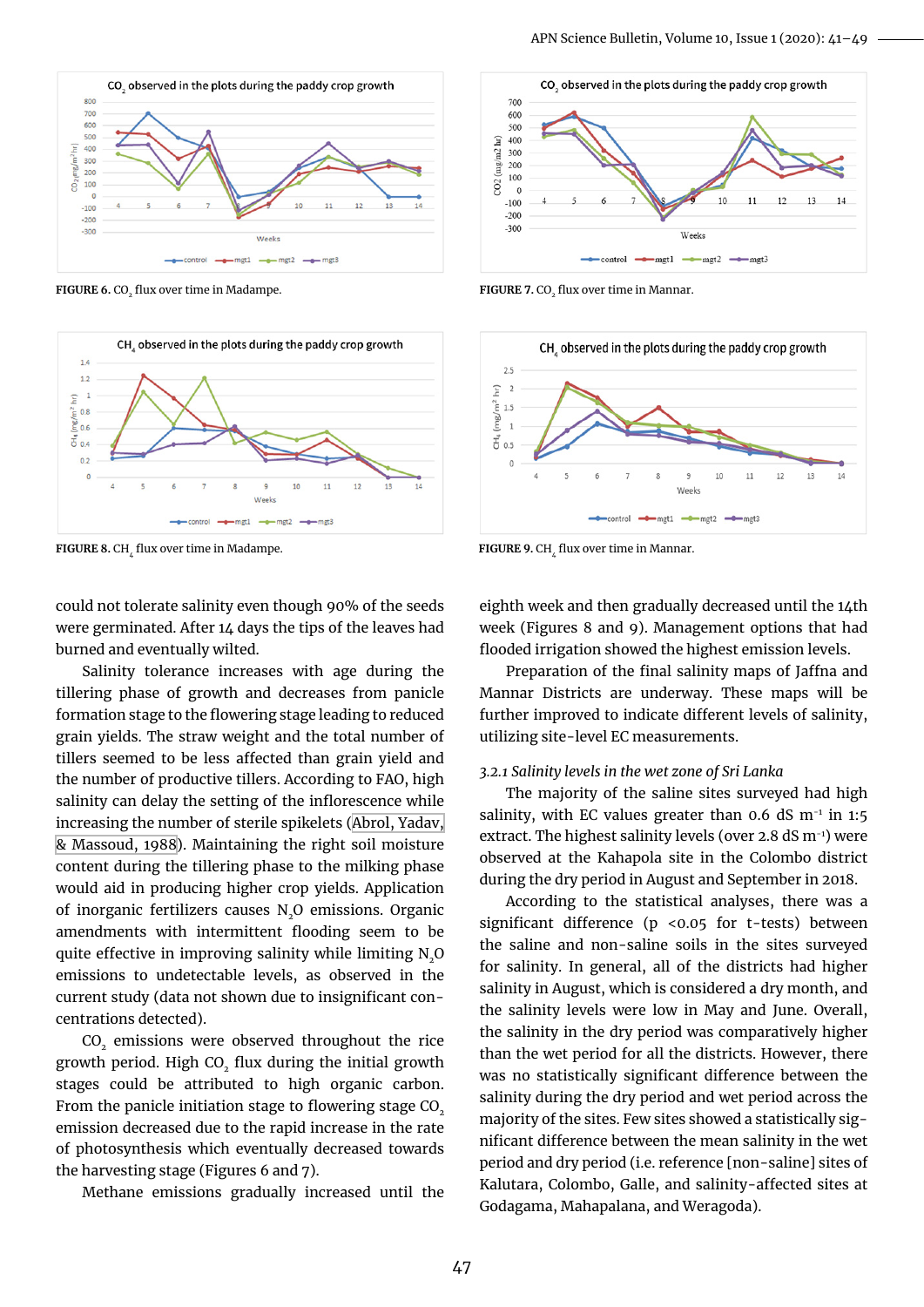#### *3.2.2 Findings of the socioeconomic survey*

According to the results of the socioeconomic survey, the majority of farmers surveyed do not use salt-tolerant varieties even though the salinity levels are high. Instead, many of them use traditional paddy varieties since they believe them to have a high tolerance for salinity conditions. It was observed that in salinity-affected areas the application of chemical (inorganic) fertilizers by farmers is minimal, and they mostly use a combination of paddy husk, Gliricidia (*Gliricidiasepium*), dried cow dung, and straw to desalinize the land. According to the farmers, leaving rice residue (i.e. straw) in the field after harvesting helps control the salinity levels to a certain extent. Application of gypsum has also helped them reduce salinity levels. Gypsum provides a direct source of calcium ions (Ca2+) to replace exchangeable Na, which can then be leached from the soil with irrigation water or rain (Gharaibeh, Eltaif, & Shra'ah, 2010).

#### **4. Conclusion**

Reclamation practices adopted by farmers in the IGP region reduces the salinity and improves the rice yield. Underground water irrigation led to a reduction in salinity whereas salinity increases were observed in canal irrigation practices. Soil with high clay content at MZM, SLM and DHR became water-logged resulting in increased salinity. SLM with the highest salinity displayed maximum Na and sulphate ions. Although rice-wheat and rice-fallow are the most common cultivation sequences of the IGP region, the best sequence is found to be rice-fallow with organic amendments and groundwater irrigation with respect to optimum rice yield and controlled GHG emissions. Screening of rice cultivars for controlling GHGs emissions along with optimum inputs needs to be considered in the future to get better returns in terms of yield under different combinations of reclamation strategies.

The salinity levels in non-saline and saline sites studied in Sri Lanka, particularly those in the wet zone, showed a statistically significant difference. The yield losses under saline conditions were significant compared to the non-saline ones but organic amendments have helped to improve the soil conditions and yield as observed at DHR site, India, and some sites in Sri Lanka, as confirmed from the farmer surveys.

Application of inorganic fertilizers alone increases GHG emissions. However, organic amendments seem to be the best option in improving salinity and farmers seem to have realized this, and the application of chemical fertilizers was minimum in most salinity-affected soils. Although rice-wheat and rice-fallow are the most common cultivation sequences in the IGP region,

with respect to rice yield and GHG emissions, the best sequence is rice-fallow with organic amendments and appropriate irrigation practices.

Based on the findings for Sri Lanka, transplanting seedlings is the most effective way to minimize crop loss. Rearing nurseries in low salinity soil and then transplanting to saline-affected soil has been one of the sustainable BMPs. Of all the management combinations, the combination that had transplanting, the addition of organic matter, and intermittent irrigated water levels was identified as the BMP in terms of net GHG emissions and overall productivity (i.e. yield) and providing socioeconomic benefits.

#### **Acknowledgements**

Asia-Pacific Network for Global Change Research for providing financial support for this regional study.

#### **References**

- <span id="page-7-3"></span>Abedin, Md. A., & Shaw, R. (2013). Agriculture adaptation in coastal zone of Bangladesh. In R. Shaw, F. Mallick, & A. Islam (Eds.) *Climate Change Adaptation Actions in Bangladesh* (pp. 207-225). Springer Japan. doi: [10.1007/978-4-431-54249-0\\_12](https://doi.org/10.1007/978-4-431-54249-0_12)
- <span id="page-7-6"></span>Abrol, I. P., Yadav, J. S. P., & Massoud, F. I. (1988). Saline soils and their management. In *Salt-Affected Soils and their Management*. Rome: FAO. Retrieved July 16, 2019 from<http://www.fao.org/3/x5871e/x5871e04.htm>
- <span id="page-7-1"></span>De Alwis, K. A. & Panabokke, C. R. (1972). Handbook of the soils of Sri Lanka, *J. Soil Sci. Soc. Ceylon. 2*, 1-97.
- <span id="page-7-2"></span>Dharmakeerthi, R.S., Indrarathne, S .P., & Kumaragamage, D. (2007). *Manual of soil sampling and analysis*. Special Publication. No. 10, Soil Science Society of Sri Lanka. Pp 51-53.
- <span id="page-7-0"></span>Food and Agriculture Organization. (2015). *The state of food and agriculture 2015 (SOFA): Social protection and agriculture: Breaking the cycle of rural poverty*. Retrieved from <http://www.fao.org/3/a-i4910e.pdf>
- Gharaibeh, M. A., Eltaif, N. I., & Shra'ah, S. H. (2010). Reclamation of a calcareous saline-sodic soil using phosphoric acid and by-product gypsum. *Soil Use and Management, 26*(2), 141–148. doi[:10.1111/j.1475-2743.2010.00260.x](https://doi.org/10.1111/j.1475-2743.2010.00260.x)
- <span id="page-7-5"></span>Harron, W. R. A., Webster, G. R., & Cairns, R. R. (1983). Relationship between exchangeable sodium and sodium adsorption ratio in a solonetzic soil association. *Canadian Journal of Soil Science, 63*(3), 461-467.
- <span id="page-7-4"></span>Hutchinson, G. L., & Livingston, G. P. (1993). Use of chamber systems to measure trace gas fluxes. *Agricultural ecosystem effects on trace gases and global climate change, 55*, 63-78. American Society of Agronomy. doi: [10.2134/asaspecpub55.c4](https://doi.org/10.2134/asaspecpub55.c4)